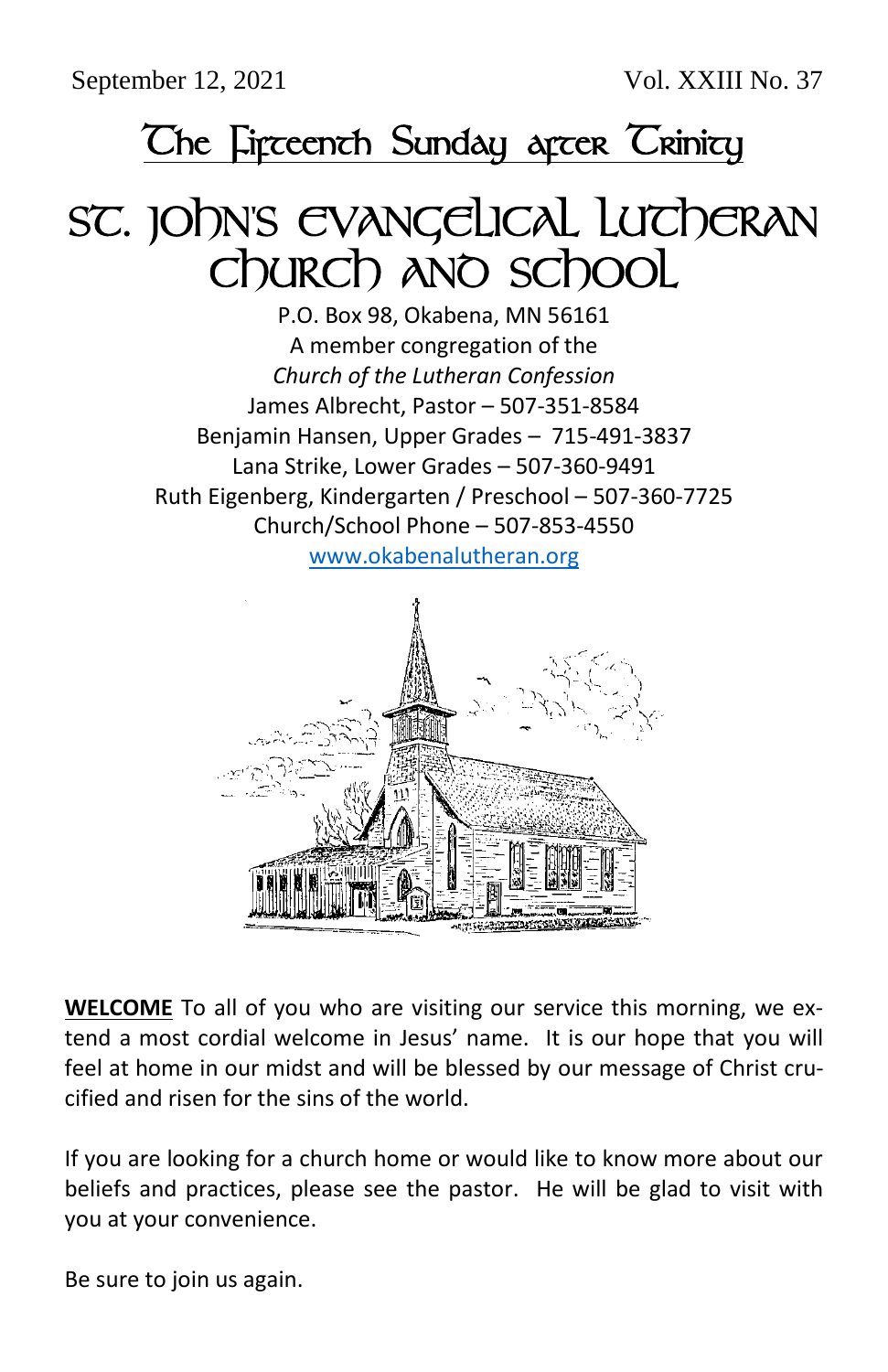**Prelude** Mrs. Kathy Lueck

#### **Hymn** 540:1-3, 5 *With the Lord Begin Thy Task*

**Liturgy** Page 12ff. in The Worship Supplement

**Old Testament Lesson** 1 Kings 17:8-16 Then the word of the Lord came to him, saying, "Arise, go to Zarephath, which *belongs* to Sidon, and dwell there. See, I have commanded a widow there to provide for you." So he arose and went to Zarephath. And when he came to the gate of the city, indeed a widow *was* there gathering sticks. And he called to her and said, "Please bring me a little water in a cup, that I may drink." And as she was going to get *it,* he called to her and said, "Please bring me a morsel of bread in your hand." So she said, "As the Lord your God lives, I do not have bread, only a handful of flour in a bin, and a little oil in a jar; and see, I *am* gathering a couple of sticks that I may go in and prepare it for myself and my son, that we may eat it, and die." And Elijah said to her, "Do not fear; go *and* do as you have said, but make me a small cake from it first, and bring *it* to me; and afterward make *some* for yourself and your son. For thus says the Lord God of Israel: 'The bin of flour shall not be used up, nor shall the jar of oil run dry, until the day the Lord sends rain on the earth.'" So she went away and did according to the word of Elijah; and she and he and her household ate for *many* days. The bin of flour was not used up, nor did the jar of oil run dry, according to the word of the Lord which He spoke by Elijah.

**Gospel Lesson** Matthew 6:24-34 "No one can serve two masters; for either he will hate the one and love the other, or else he will be loyal to the one and despise the other. You cannot serve God and mammon. Therefore I say to you, do not worry about your life, what you will eat or what you will drink; nor about your body, what you will put on. Is not life more than food and the body more than clothing? Look at the birds of the air, for they neither sow nor reap nor gather into barns; yet your heavenly Father feeds them. Are you not of more value than they? Which of you by worrying can add one cubit to his stature? So why do you worry about clothing? Consider the lilies of the field, how they grow: they neither toil nor spin; and yet I say to you that even Solomon in all his glory was not arrayed like one of these. Now if God so clothes the grass of the field, which today is, and tomorrow is thrown into the oven, *will He* not much more *clothe* you, O you of little faith? Therefore do not worry, saying, 'What shall we eat?' or 'What shall we drink?' or 'What shall we wear?' For after all these things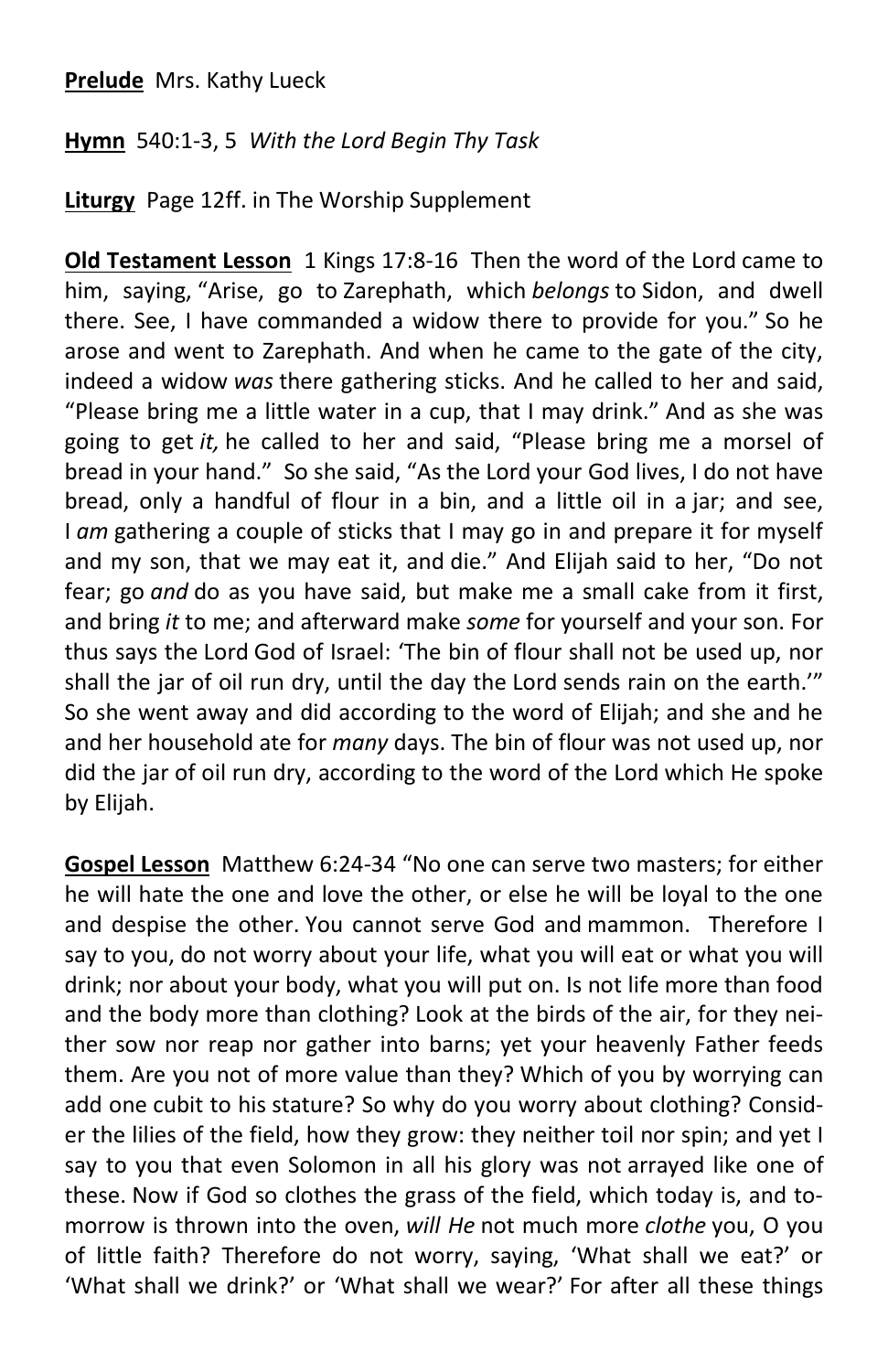the Gentiles seek. For your heavenly Father knows that you need all these things. But seek first the kingdom of God and His righteousness, and all these things shall be added to you. Therefore do not worry about tomorrow, for tomorrow will worry about its own things. Sufficient for the day *is* its own trouble.

#### **The Installation of Sunday School Teachers**

#### **Hymn** 789 *Consider How the Birds Above*

**Sermon** Philemon 1:4-21 I thank my God always when I remember you in my prayers, because I hear of your love and of the faith that you have toward the Lord Jesus and for all the saints, and I pray that the sharing of your faith may become effective for the full knowledge of every good thing that is in us for the sake of Christ. For I have derived much joy and comfort from your love, my brother, because the hearts of the saints have been refreshed through you.

Accordingly, though I am bold enough in Christ to command you to do what is required, yet for love's sake I prefer to appeal to you—I, Paul, an old man and now a prisoner also for Christ Jesus— I appeal to you for my child, Onesimus, whose father I became in my imprisonment. (Formerly he was useless to you, but now he is indeed useful to you and to me.) I am sending him back to you, sending my very heart. I would have been glad to keep him with me, in order that he might serve me on your behalf during my imprisonment for the gospel, but I preferred to do nothing without your consent in order that your goodness might not be by compulsion but of your own accord. For this perhaps is why he was parted from you for a while, that you might have him back forever, no longer as a bondservant but more than a bondservant, as a beloved brother—especially to me, but how much more to you, both in the flesh and in the Lord.

So if you consider me your partner, receive him as you would receive me. If he has wronged you at all, or owes you anything, charge that to my account. I, Paul, write this with my own hand: I will repay it—to say nothing of your owing me even your own self. Yes, brother, I want some benefit from you in the Lord. Refresh my heart in Christ. Confident of your obedience, I write to you, knowing that you will do even more than I say.

## **Mere Coincidence or Divine Providence?**